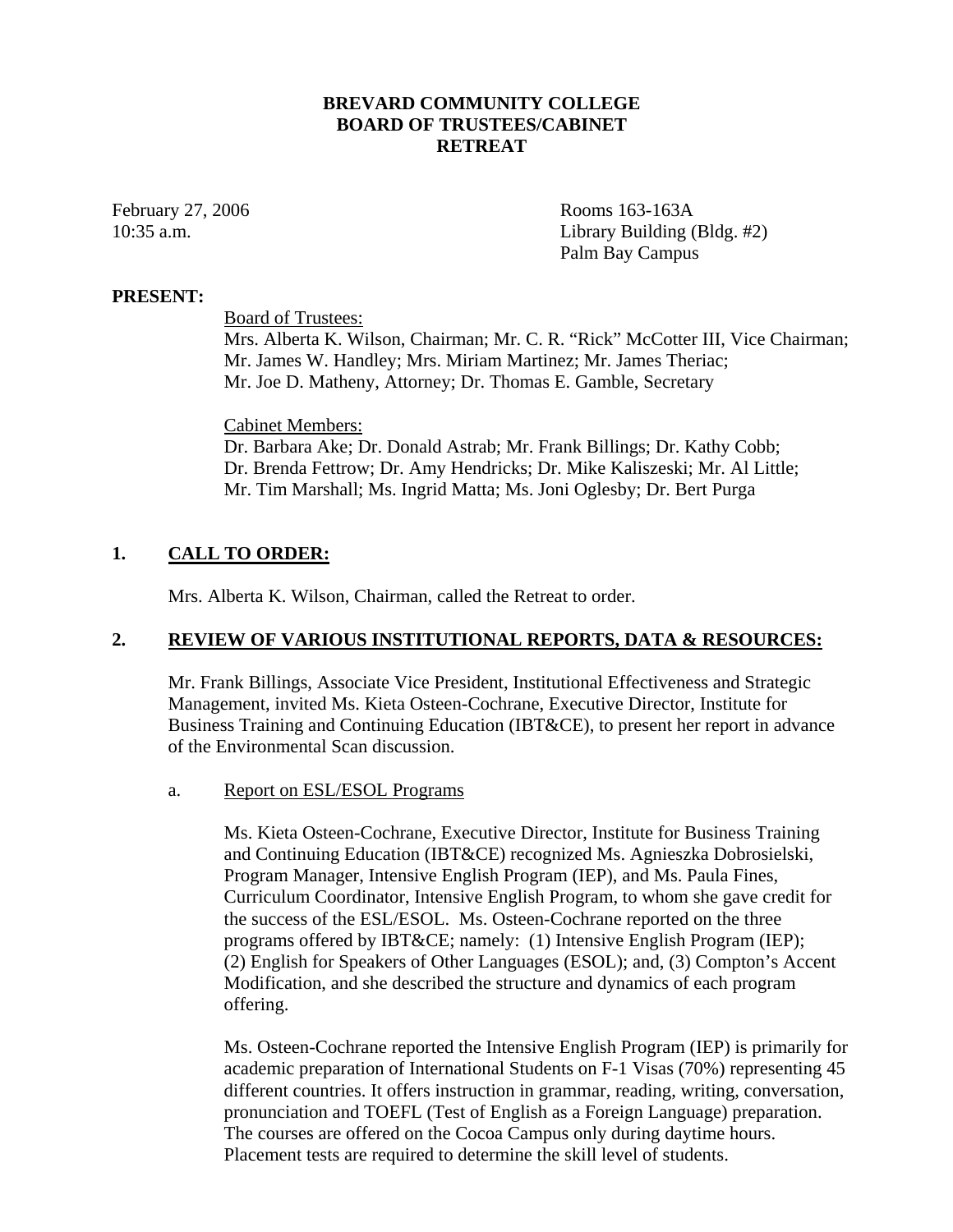Board of Trustees Retreat February 27, 2006 Page -2-

> Ms. Osteen-Cochrane reported on the English for Speakers of Other Languages (ESOL) program. These programs are offered on Cocoa, Melbourne and Palm Bay and focus primarily on functional fluency through integrated skills. All ESOL students are residents, with the majority being Spanish speaking. The program consists of 14 weeks of study with three hours of weekly classroom instruction each week, totaling 42 total contact hours. The students enrolling in this program have some level of fluency prior to enrolling and are tested to determine the proper level of instruction. Ms. Osteen-Cochrane reported that classes for ESOL are noncredit and categorized as "Leisure" and thus are charged at non-resident rates. She described field trips and extra-curricular activities that are arranged for the students in order that they might practice their skills in real-life environments.

> Ms. Osteen-Cochrane reported on the Compton Accent Modification, which allows mastery of English pronunciation to individuals who have a full command of the English language, but are difficult to understand due to heavy foreign accents.

> Ms. Osteen-Cochrane reported that English for Academic Purposes (EAP) instruction is being considered to help students develop academic language proficiency. She reported that EAP course credits vary from college to college, but the most common model offers the first four levels as non-credit, with the last two levels as credit courses. This program would be beneficial to students who are able to pass the CPT exam, but do not have sufficient academic fluency compared to their native-speaking peers, thus hindering their success. Ms. Osteen-Cochrane further reported approval has been received for creation of a state-funded EAP Consortium Committee which will write a curriculum and designate a phase-in plan.

> Ms. Osteen-Cochrane reported a recommendation has also been made for a fulltime Spanish faculty position to be added on the Palm Bay Campus. Dr. Astrab reported that further investigation is needed to determine the predominant need and priority.

> Mrs. Martinez reported that the county's growing diversity reflected in the recent environmental scan emphasizes the need for these programs to allow individuals to achieve their maximum potential, having a correspondingly positive effect on the economics of the county.

#### b. Reports on SpaceTEC and International Programs

Dr. Gamble reported that written reports on the SpaceTEC and International Programs, (Items 2.c.) were provided in the Board notebooks. No formal presentation will be provided unless there are specific inquiries made.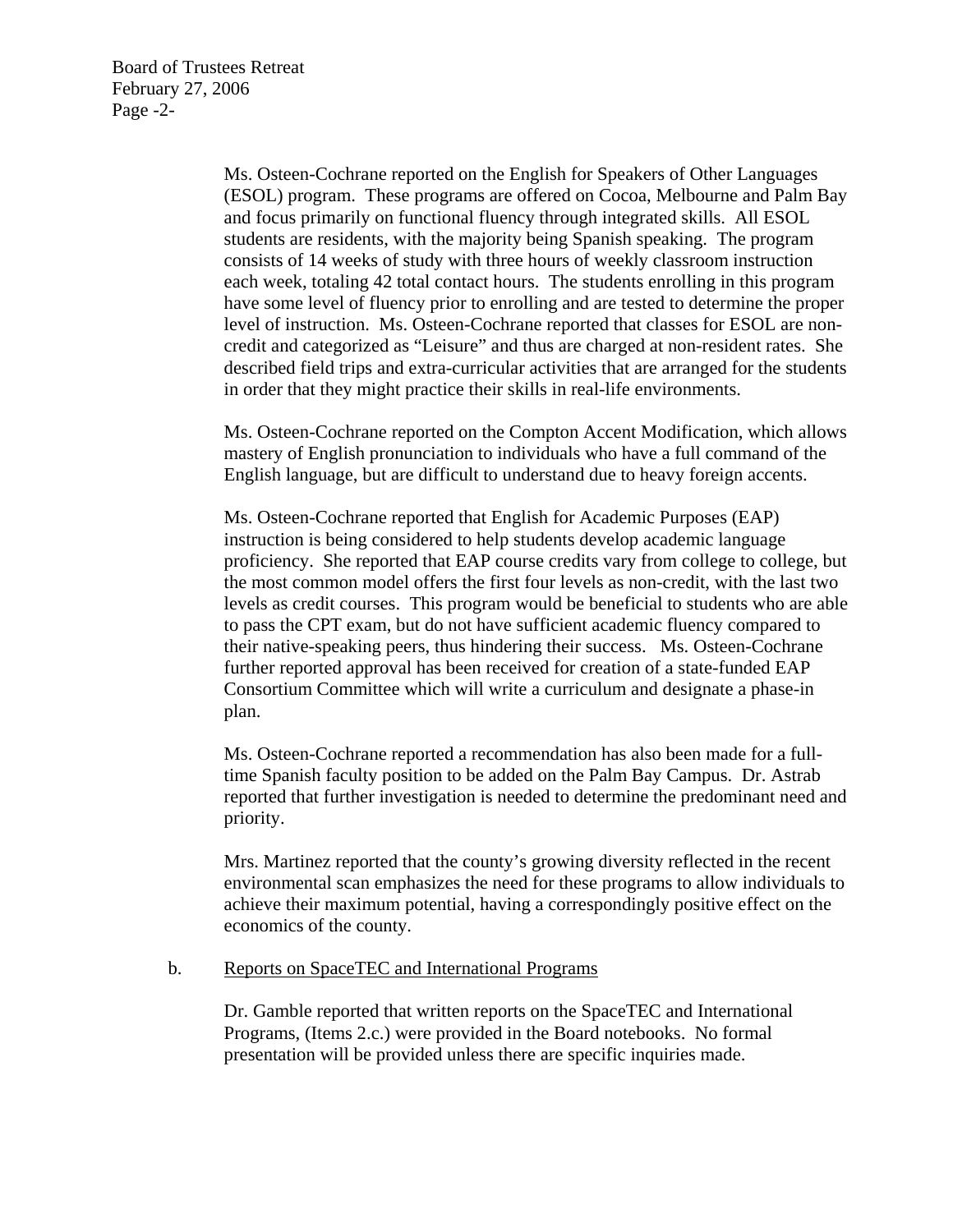Board of Trustees Retreat February 27, 2006 Page -3-

# 3. **COLLEGE STRATEGIC PLAN FY 2006-07**

# a. Florida Division of Community College's and Workforce Ed Strategic Plan **Overview**

Mr. Frank Billings, Associate Vice President, Office of Institutional Effectiveness and Strategic Management, reviewed the strategic planning process which begins with four broad goals established by the Florida Department of Education, which map to the K-20 strategic imperatives, and the Florida Community College System (FCCS) strategies and goals. He reported that the purpose of the Retreat is to collectively review input from the Trustees, Cabinet, community stakeholders, and strategic managers, etc. to ensure consensus of agreement for the final strategic plan.

# b. Responses to Board Information Requests

Mr. Billings reported that data has been included in the Miscellaneous Planning Documents handout in response to specific Trustee inquiries, as follows:

# (1) 2005 High School Graduate Data

Mr. Billings provided numerical and alphabetic data reflecting 2005 high school graduates attending BCC in 2005-06. Dr. Fettrow confirmed the data will be helpful to define recruiting and marketing efforts. She reported that high schools having low BCC attendance figures are due, in part, to students choosing to attend four-year institutions. She further reported identifying and recruiting the students who have chosen not to continue their education is of primary concern, in the hopes that they could be encouraged to do so. Dr. Gamble reported that as the dual enrollment program expands, he expects fewer students will leave prior to completing their Associates Degree. He stated that 40-42% of Brevard's high school students who are furthering their education come to BCC compared to the 28% statewide average, due largely to the emphasis on dual enrollment by the Brevard School Board. Dr. Gamble reported that financial support of the dual enrollment program will require further negotiation. He further reported that data reveals greater student success for dual enrollment students receiving instruction on the college campus rather than their local high schools, and he will make recommendations to Dr. Richard DiPatri, School Superintendent, accordingly. He also reported the State and School Board have indicated a desire to significantly increase vocational study offerings to high school students who do not wish to continue to college. This will have a significant impact on college funds, which will also require further discussion with the school board. Data shows very few high school students enrolled in vocational dual enrollment classes continue on to college. It was the consensus that these topics should be included on the agenda at the next joint meeting with the School Board. Dr. Gamble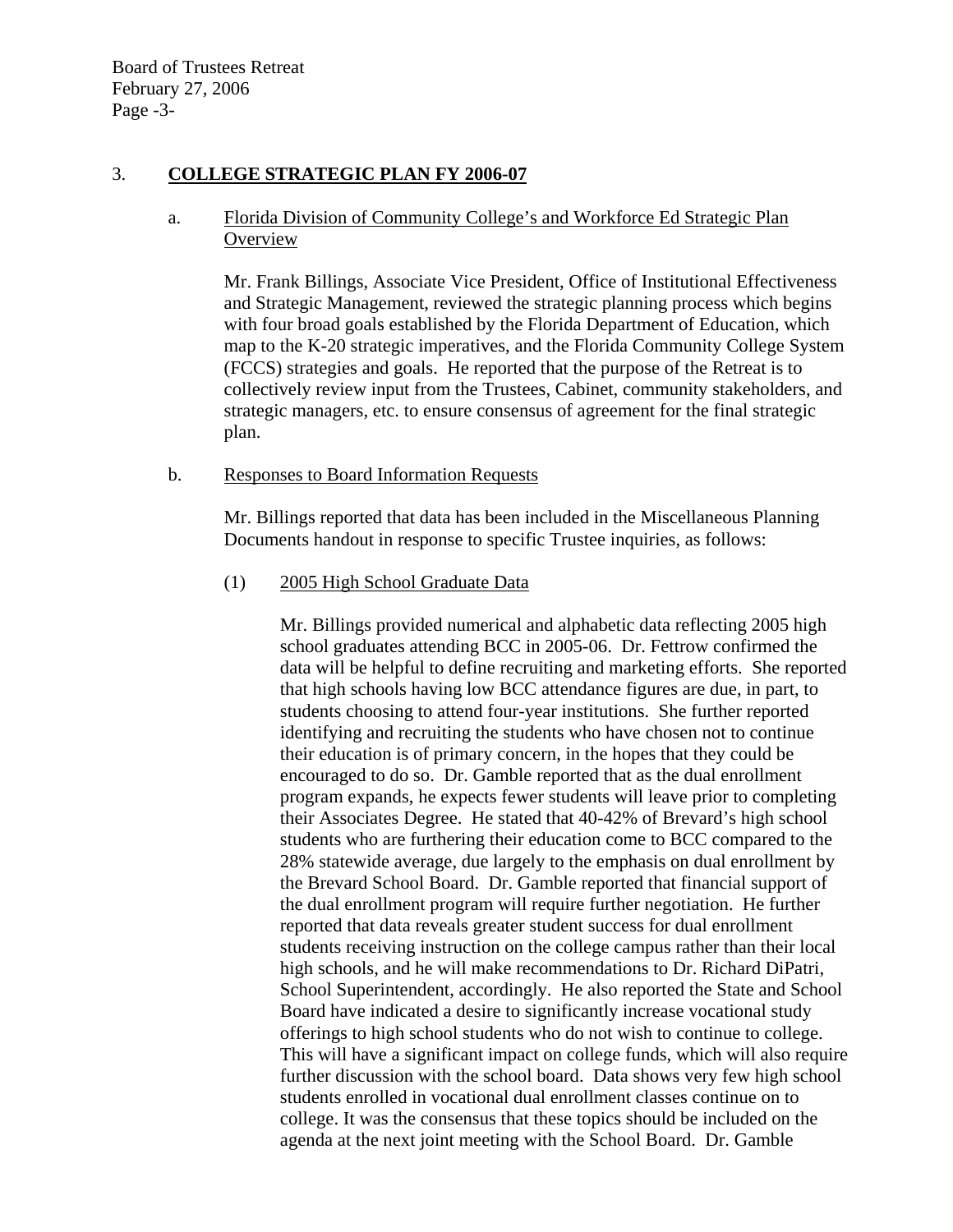Board of Trustees Retreat February 27, 2006 Page -4-

> reported that data should be collected and analyzed regarding costs, enrollments, drop out statistics, etc., in preparation for this discussion.

### (2) Increased Job Demand for Waste Management Occupations

Mr. Billings reported details on increased job demand for waste management occupations has been provided in the Miscellaneous Planning Documents handout as requested by Mr. Handley. Mr. Handley confirmed that the information was helpful and clarified the matter.

# (3) Immigration Statistics

Mr. Billings reported that immigration statistics were also provided in the Miscellaneous Planning Documents handout in response to Mrs. Martinez' request. He reported that although the data is interesting it is not current; the immigrations office reported that more current immigration data is not available at this time. Additionally, data on legal versus illegal immigrants is not available. Mr. Billings reported that the environmental scan data shows that half the U.S. population will be Hispanic by the year 2050, with the majority residing in 13 south east states; primarily Texas and Florida.

Dr. Gamble announced that following a short break the meeting would continue with a working lunch. He outlined the schedule for the remainder of the retreat and requested the Trustees provide input on specific comments or areas of interest to be added to College Strategic Plan (Item 7a) for the coming year. Dr. Gamble further clarified that this is distinct from the three-year Strategic Plan (Item 5.b.), stating that although minor changes to this document may be made, it should remain essentially unchanged as the college is currently in the second year of a rolling three-year plan.

Following the break, Mr. Billings reported on the top ten significant issues and trends revealed by the strategic plan and related discussions ensued.

(Mr. McCotter arrived.)

Mr. Billings briefly reviewed the eight priority goals included in the strategic plan for the Florida Community College System (FCCS).

Mr. Billings reported that the Cabinet and Board collectively agreed upon 26 performance objectives for FY 2005-08. Mr. Billings requested that these performance objectives be reviewed by the Trustees to ensure no changes are required. It was the consensus of the Board that the 26 performance objectives are adequate.

Mr. Billings reported that the Cabinet has spent six weeks reviewing data leading to the development of 20 strategic initiatives identified by the Cabinet for FY 2006-07. The Proposed Cabinet Strategic Initiatives for FY 2006-07, were distributed to the Board, followed by discussion of each.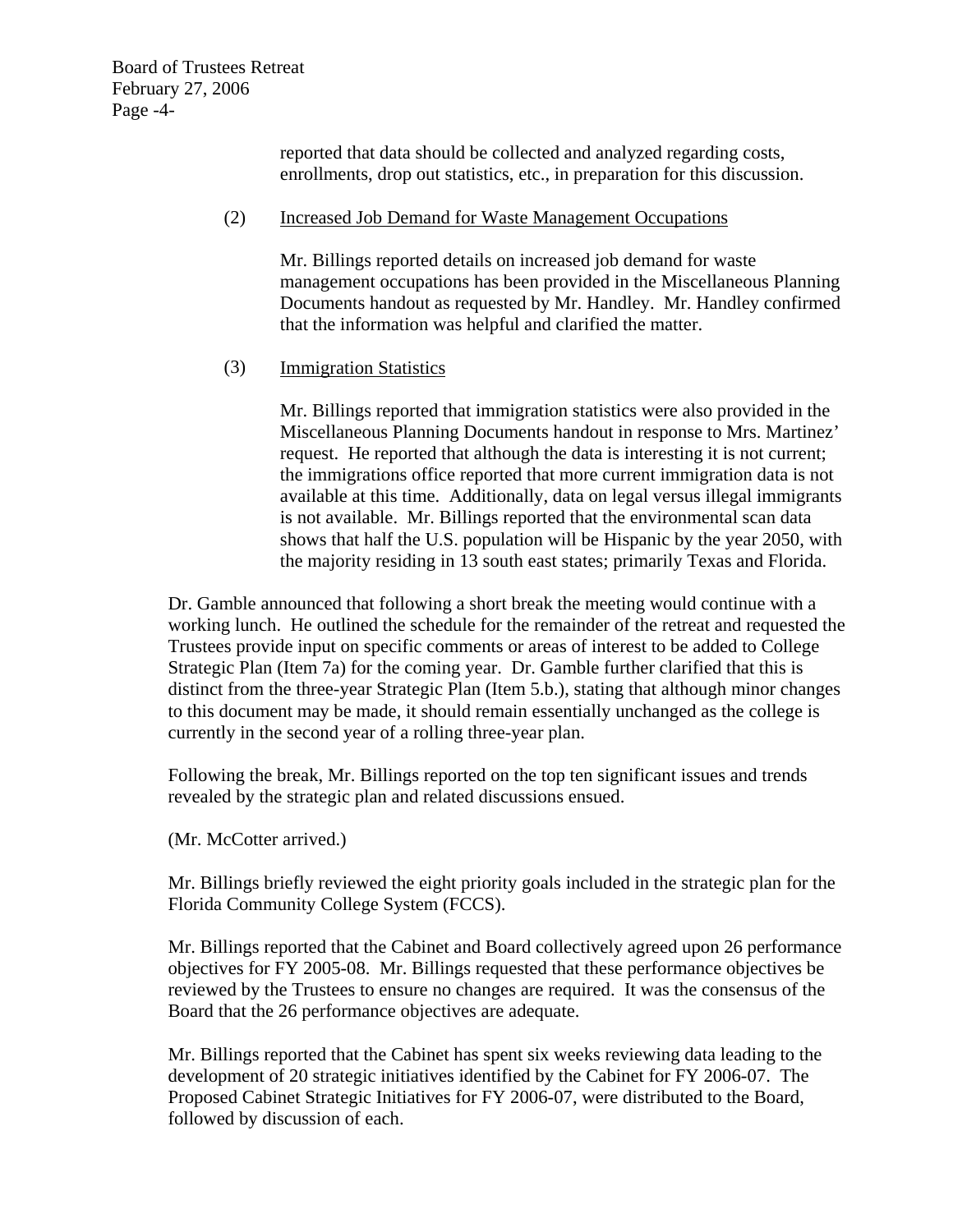Trustees identified the following areas for consideration:

- (1) Mr. Handley recommended monitoring of course offerings with backlogged admissions, i.e. Health Sciences area.
- (2) Mrs. Martinez said the expansion of opportunities for the aging population should be addressed.
- (3) Mrs. Martinez recommended close monitoring of large programs which might come into Brevard County to ensure program offerings are available for all levels of incoming workforce. This would also pertain to expanded Port activities, which Mr. Matheny reported are significant.
- (4) Mrs. Wilson stated that diversity issues are being addressed in a much more proactive manner; however, more work is needed. Mrs. Martinez stated the goals for Hispanic recruitment and retention should be increased as significant progress is needed in this area. Dr. Gamble stated that diversity recruitment and retention efforts will be continually measured and monitored as part of the Board performance objectives.
- (5) Mr. Handley recommended close monitoring of the UCF medical school. Dr. Gamble reported Dr. Ake is working with UCF Health Sciences representatives and is scheduled to report at the March Board meeting at UCF. He stated this is important as the medical school will create spin-off needs such as a Pre-Med Program with a goal of continuing toward the Medical Degree at UCF. In addition, the medical school will create an increased need for technicians, orderlies, etc.
- (6) Mr. Handley asked if the increased demand for virtual classes is being integrated into the strategic plan. Dr. Cobb stated that in response to Board performance objective #26, the Virtual Campus is developing a business plan to transition as a more integrated collegewide program. The college faculty is equipped for this transition; however, the infrastructure for student services must be expanded to adequately support students in this growth. Mr. Marshall reported that outsourcing of 24/7 student support services is being considered. Dr. Gamble reported that UCF has had a difficult time transitioning to virtual instruction, so there may be potential to discuss training opportunities for their faculty in these efforts.

Mrs. Martinez asked for a future report and demonstration on the structure of an on-line course, i.e. the flow of the on-line process for students from registration to completion.

(7) Mr. McCotter reported that student recruitment goals be set to protect funding issues associated with fluctuating enrollment. Dr. Gamble reported that a master plan for enrollment management will be part of the Board performance objectives overseen by Dr. Fettrow. Mr. McCotter stated that three recruiters on staff may not be sufficient. Mr. Little reassured the Board that fluctuating enrollments would not be financially devastating as the college is not 100% funded by tuition.